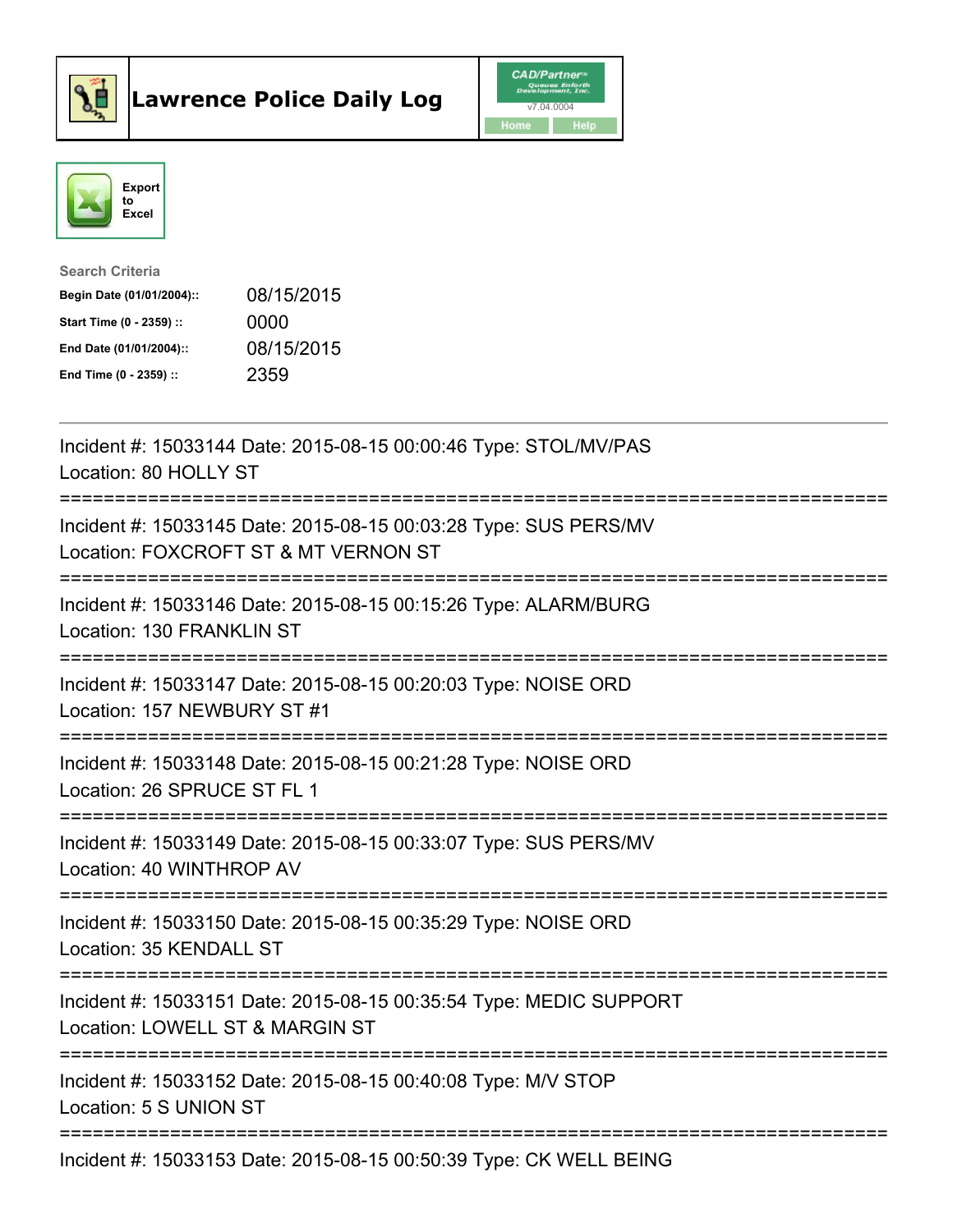Location: LAWRENCE ST & MYRTLE ST =========================================================================== Incident #: 15033154 Date: 2015-08-15 01:10:15 Type: NOISE ORD Location: 33 KENDALL ST =========================================================================== Incident #: 15033155 Date: 2015-08-15 01:11:00 Type: MISSING PERS Location: 135 EXETER ST FL 3 =========================================================================== Incident #: 15033156 Date: 2015-08-15 01:15:32 Type: TOW OF M/V Location: CVS PHARMACY / 266 BROADWAY =========================================================================== Incident #: 15033157 Date: 2015-08-15 01:21:34 Type: UNKNOWN PROB Location: 3B STEVENS ST =========================================================================== Incident #: 15033158 Date: 2015-08-15 01:28:53 Type: M/V STOP Location: BROADWAY & VALLEY ST =========================================================================== Incident #: 15033159 Date: 2015-08-15 01:29:16 Type: M/V STOP Location: BROADWAY & PARK ST =========================================================================== Incident #: 15033160 Date: 2015-08-15 01:51:44 Type: M/V STOP Location: SEVEN ELEVEN / 99 HAMPSHIRE ST =========================================================================== Incident #: 15033161 Date: 2015-08-15 01:55:40 Type: M/V STOP Location: 90 LOWELL ST =========================================================================== Incident #: 15033162 Date: 2015-08-15 01:57:41 Type: GANG Location: 651 ESSEX ST =========================================================================== Incident #: 15033163 Date: 2015-08-15 01:59:59 Type: M/V STOP Location: TREMONT ST & WEST ST =========================================================================== Incident #: 15033165 Date: 2015-08-15 02:00:21 Type: NOISE ORD Location: 73 SUMMER ST =========================================================================== Incident #: 15033164 Date: 2015-08-15 02:00:25 Type: M/V STOP Location: AMESBURY ST & ESSEX ST =========================================================================== Incident #: 15033166 Date: 2015-08-15 02:00:54 Type: M/V STOP Location: CROSS ST & HAMPSHIRE ST =========================================================================== Incident #: 15033167 Date: 2015-08-15 02:05:07 Type: M/V STOP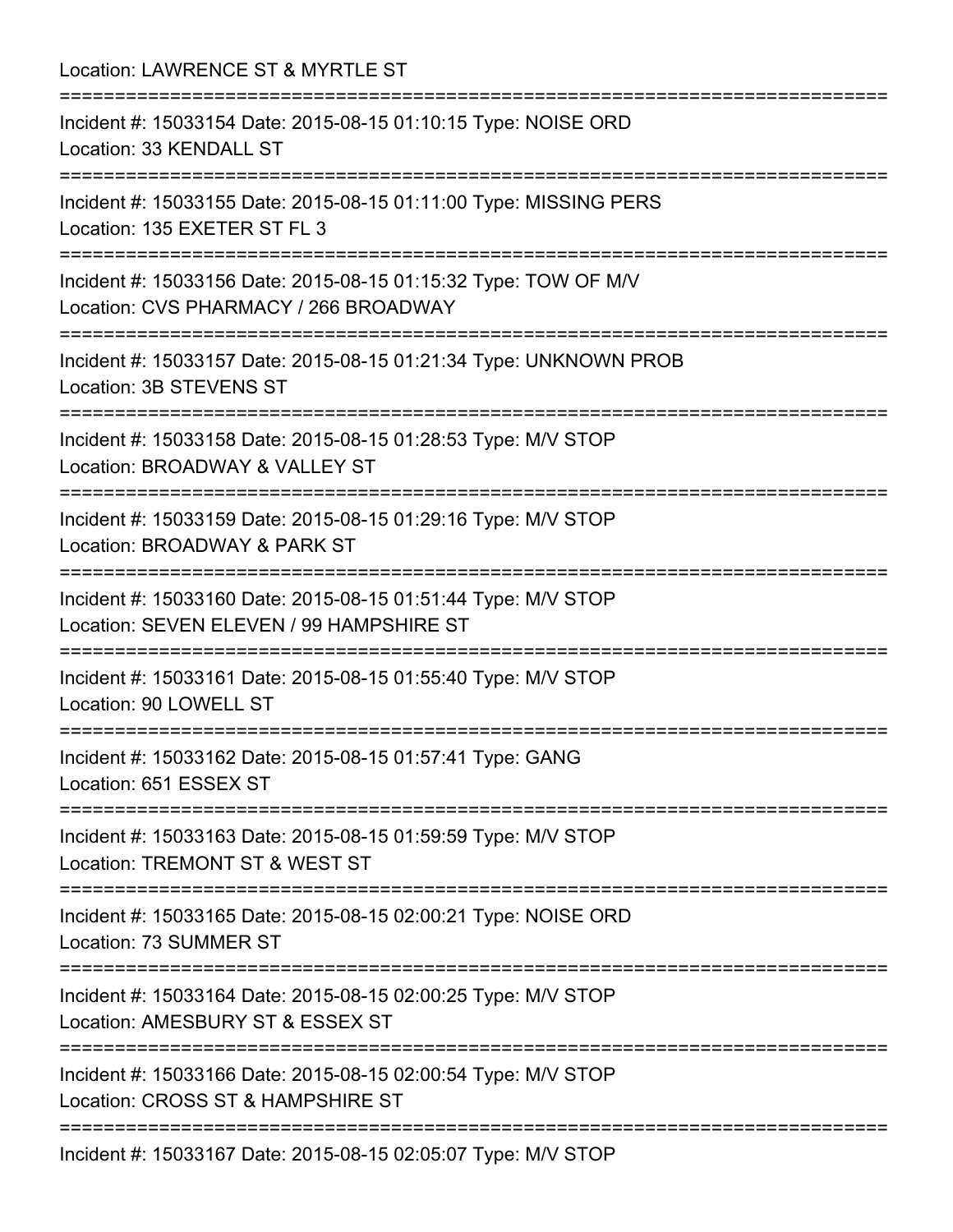=========================================================================== Incident #: 15033168 Date: 2015-08-15 02:06:06 Type: M/V STOP Location: MARKET ST & PARKER ST =========================================================================== Incident #: 15033170 Date: 2015-08-15 02:10:05 Type: B&E/PROG Location: 640 HAVERHILL ST #2 =========================================================================== Incident #: 15033169 Date: 2015-08-15 02:10:51 Type: TOW OF M/V Location: ATTIKA / 2 MILL ST =========================================================================== Incident #: 15033171 Date: 2015-08-15 02:13:58 Type: FIGHT Location: XAVIERS PLACE / LAWRENCE ST =========================================================================== Incident #: 15033172 Date: 2015-08-15 02:22:04 Type: M/V STOP Location: 360 MERRIMACK ST =========================================================================== Incident #: 15033173 Date: 2015-08-15 02:23:03 Type: CK WELL BEING Location: 99 STEARNS AV FL 1 =========================================================================== Incident #: 15033174 Date: 2015-08-15 02:23:33 Type: AUTO ACC/UNK PI Location: LAWRENCE ST & LOWELL ST =========================================================================== Incident #: 15033175 Date: 2015-08-15 02:24:29 Type: M/V STOP Location: 360 MERRIMACK ST =========================================================================== Incident #: 15033176 Date: 2015-08-15 02:27:00 Type: M/V STOP Location: LORING ST & SALEM ST =========================================================================== Incident #: 15033177 Date: 2015-08-15 02:31:34 Type: STOL/MV/PAS Location: MILL ST =========================================================================== Incident #: 15033178 Date: 2015-08-15 02:34:58 Type: M/V STOP Location: E HAVERHILL ST & HIGH ST =========================================================================== Incident #: 15033179 Date: 2015-08-15 02:36:57 Type: M/V STOP Location: ANDOVER ST & S BROADWAY =========================================================================== Incident #: 15033180 Date: 2015-08-15 02:41:00 Type: SUS PERS/MV Location: 2 APPLETON =========================================================================== Incident #: 15033181 Date: 2015-08-15 02:47:12 Type: TRESPASSING

Location: 556 HOWARD ST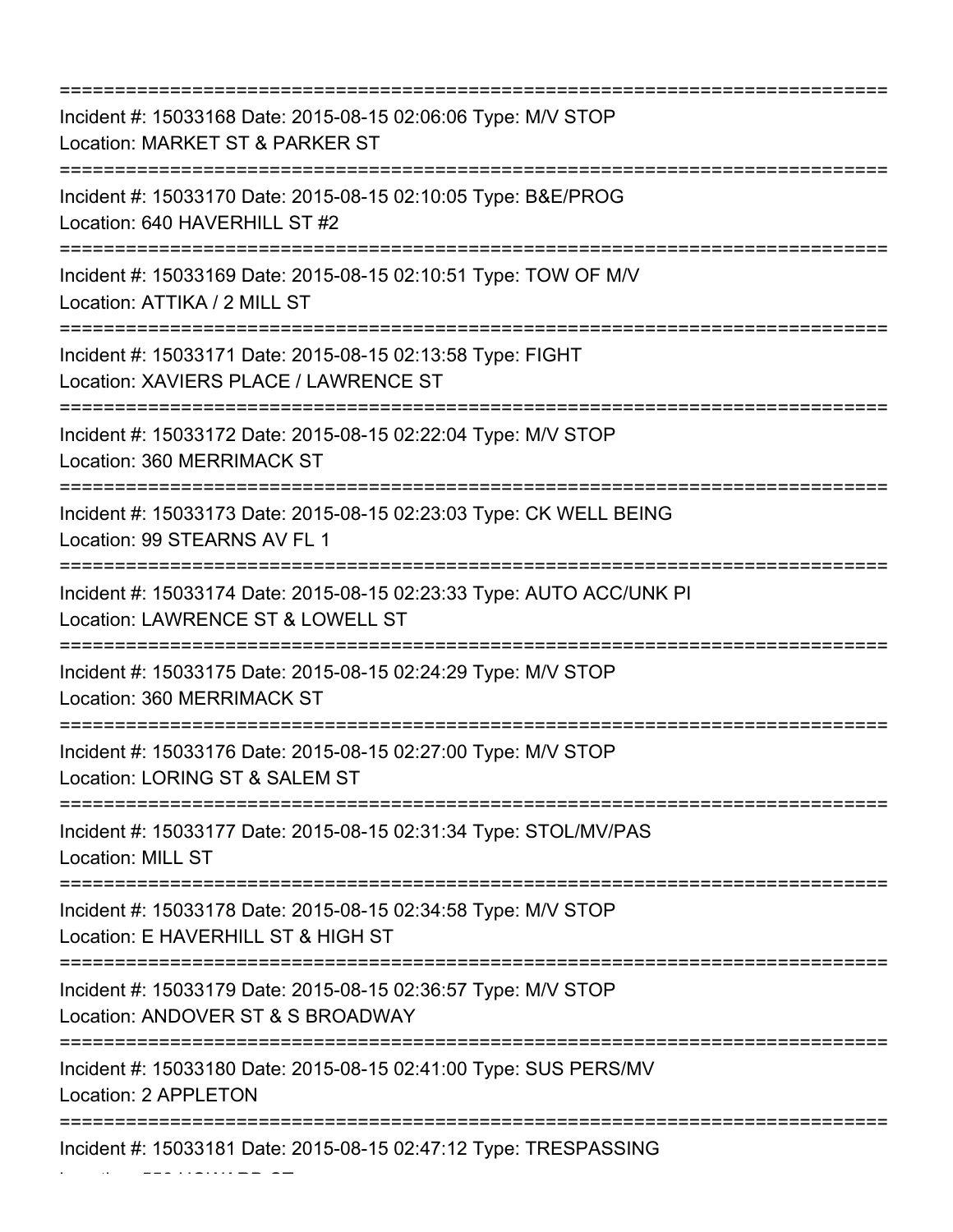=========================================================================== Incident #: 15033182 Date: 2015-08-15 02:49:47 Type: UNWANTEDGUEST Location: SAM'S FOOD STORE / 389 BROADWAY =========================================================================== Incident #: 15033183 Date: 2015-08-15 03:03:45 Type: ALARMS Location: GANGI REALTY / 273 PROSPECT ST =========================================================================== Incident #: 15033184 Date: 2015-08-15 03:05:20 Type: M/V STOP Location: ESSEX ST & LAWRENCE ST =========================================================================== Incident #: 15033185 Date: 2015-08-15 03:09:20 Type: NOISE ORD Location: 2 FLORENCE CT =========================================================================== Incident #: 15033186 Date: 2015-08-15 03:12:14 Type: TRESPASSING Location: BIG N' BEEFY / 415 BROADWAY =========================================================================== Incident #: 15033187 Date: 2015-08-15 03:22:03 Type: NOISE ORD Location: BELLEVUE ST =========================================================================== Incident #: 15033188 Date: 2015-08-15 03:32:25 Type: M/V STOP Location: RT 495 =========================================================================== Incident #: 15033189 Date: 2015-08-15 03:41:01 Type: M/V STOP Location: MAY ST & MANCHESTER ST =========================================================================== Incident #: 15033190 Date: 2015-08-15 03:44:15 Type: B&E/MV/PAST Location: 124 BOXFORD ST =========================================================================== Incident #: 15033191 Date: 2015-08-15 04:26:22 Type: NOISE ORD Location: 292 S UNION ST =========================================================================== Incident #: 15033192 Date: 2015-08-15 04:27:16 Type: M/V STOP Location: METHUEN ST & MILL ST =========================================================================== Incident #: 15033193 Date: 2015-08-15 04:31:47 Type: GENERAL SERV Location: AMESBURY ST & COMMON ST =========================================================================== Incident #: 15033194 Date: 2015-08-15 04:41:13 Type: M/V STOP Location: AMESBURY ST & COMMON ST =========================================================================== Incident #: 15033195 Date: 2015-08-15 04:41:51 Type: M/V STOP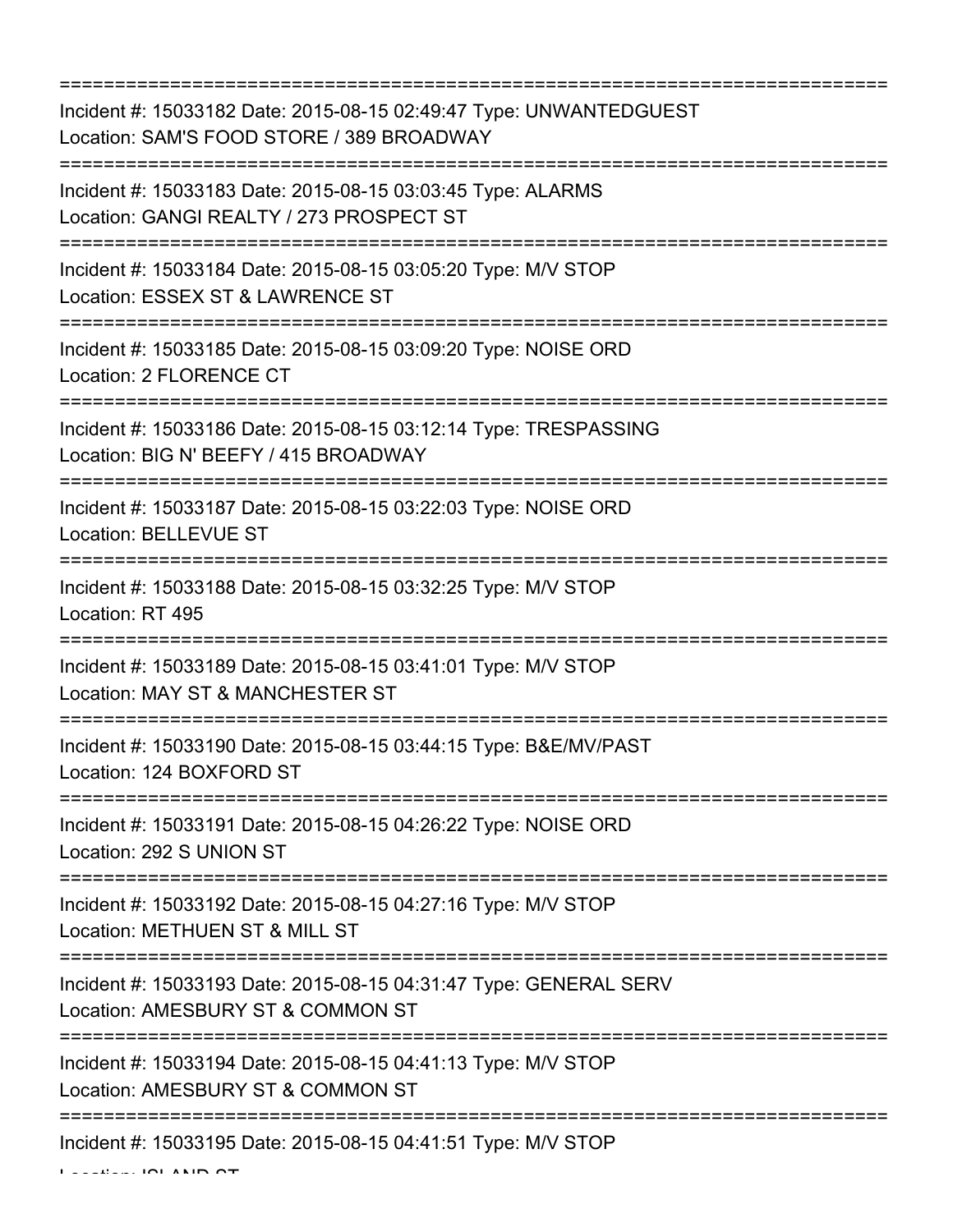| ;==========================                                                                                                                            |
|--------------------------------------------------------------------------------------------------------------------------------------------------------|
| Incident #: 15033196 Date: 2015-08-15 04:45:53 Type: M/V STOP<br>Location: 35 HAVERHILL ST<br>:==================                                      |
| Incident #: 15033197 Date: 2015-08-15 05:15:56 Type: DISORDERLY<br>Location: 48 SARATOGA ST                                                            |
| Incident #: 15033198 Date: 2015-08-15 05:25:03 Type: DISTURBANCE<br>Location: 62 BAILEY ST FL 2                                                        |
| Incident #: 15033199 Date: 2015-08-15 05:45:10 Type: M/V STOP<br>Location: LAWRENCE ST & MYRTLE ST                                                     |
| Incident #: 15033200 Date: 2015-08-15 05:45:45 Type: M/V STOP<br>Location: LAWRENCE ST & MYRTLE ST                                                     |
| Incident #: 15033201 Date: 2015-08-15 06:31:52 Type: HIT & RUN M/V<br>Location: 20 BASSWOOD ST                                                         |
| Incident #: 15033202 Date: 2015-08-15 06:39:23 Type: ALARMS<br>Location: ABAD RESIDENCE / 29 WILLOW ST #B<br>=================<br>==================== |
| Incident #: 15033203 Date: 2015-08-15 07:45:26 Type: ALARMS<br>Location: 60 ISLAND ST                                                                  |
| Incident #: 15033204 Date: 2015-08-15 08:09:19 Type: ALARMS<br>Location: NE FAMILY DENTISTRY / 73 WINTHROP AV                                          |
| Incident #: 15033205 Date: 2015-08-15 08:32:17 Type: GENERAL SERV<br>Location: 1 BICKNELL TER                                                          |
| Incident #: 15033206 Date: 2015-08-15 08:57:37 Type: SUS PERS/MV<br>Location: 50 HAVERHILL ST                                                          |
| Incident #: 15033207 Date: 2015-08-15 09:07:14 Type: UNKNOWN PROB<br>Location: 19 GRANVILLE ST                                                         |
| Incident #: 15033208 Date: 2015-08-15 09:08:33 Type: AUTO ACC/NO PI<br>Location: BOEHM ST & HIGH ST                                                    |
| ===========================<br>Incident #: 15033209 Date: 2015-08-15 09:16:54 Type: KEEP PEACE                                                         |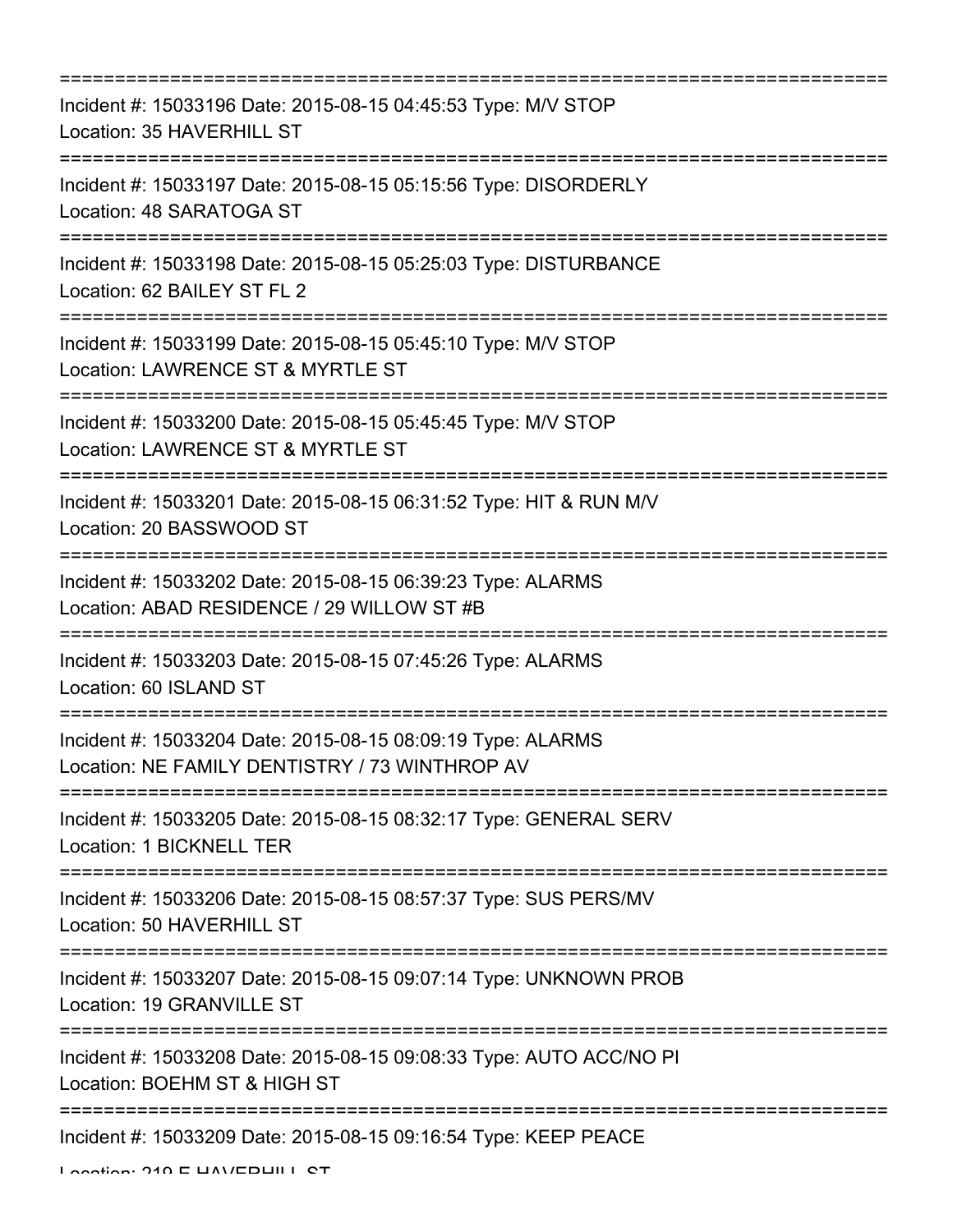=========================================================================== Incident #: 15033210 Date: 2015-08-15 09:31:10 Type: MEDIC SUPPORT Location: 14 CAMBRIDGE ST #14 FL 1 =========================================================================== Incident #: 15033211 Date: 2015-08-15 09:42:00 Type: PARK & WALK Location: BRADFORD ST & BROADWAY =========================================================================== Incident #: 15033212 Date: 2015-08-15 09:43:45 Type: B&E/PAST Location: HOLIDAY INN EXPRESS / 224 WINTHROP AV #426 =========================================================================== Incident #: 15033213 Date: 2015-08-15 10:28:04 Type: CK WELL BEING Location: BROADWAY & CANAL ST =========================================================================== Incident #: 15033214 Date: 2015-08-15 10:29:40 Type: DRUG VIO Location: 53 PORTLAND ST =========================================================================== Incident #: 15033215 Date: 2015-08-15 10:36:39 Type: M/V STOP Location: AMESBURY ST & LOWELL ST =========================================================================== Incident #: 15033216 Date: 2015-08-15 10:39:50 Type: SEX OFF. PAST Location: 41A BERKELEY ST =========================================================================== Incident #: 15033217 Date: 2015-08-15 10:45:38 Type: CK WELL BEING Location: 126 BEACON AV =========================================================================== Incident #: 15033218 Date: 2015-08-15 10:49:33 Type: DOMESTIC/PROG Location: 2 BENNINGTON ST #83 FL 2ND =========================================================================== Incident #: 15033219 Date: 2015-08-15 10:55:50 Type: TOW OF M/V Location: RIVERSIDE DR & TEXAS AV =========================================================================== Incident #: 15033220 Date: 2015-08-15 10:56:15 Type: DISTURBANCE Location: 219 E HAVERHILL ST FL 2ND =========================================================================== Incident #: 15033221 Date: 2015-08-15 11:07:12 Type: TRESPASSING Location: 333 HOWARD ST =========================================================================== Incident #: 15033222 Date: 2015-08-15 11:41:32 Type: M/V STOP Location: TACO BELL / 79 WINTHROP AV =========================================================================== Incident #: 15033223 Date: 2015-08-15 11:42:37 Type: TENANT PROB Location: 37 ORCHARD ST #2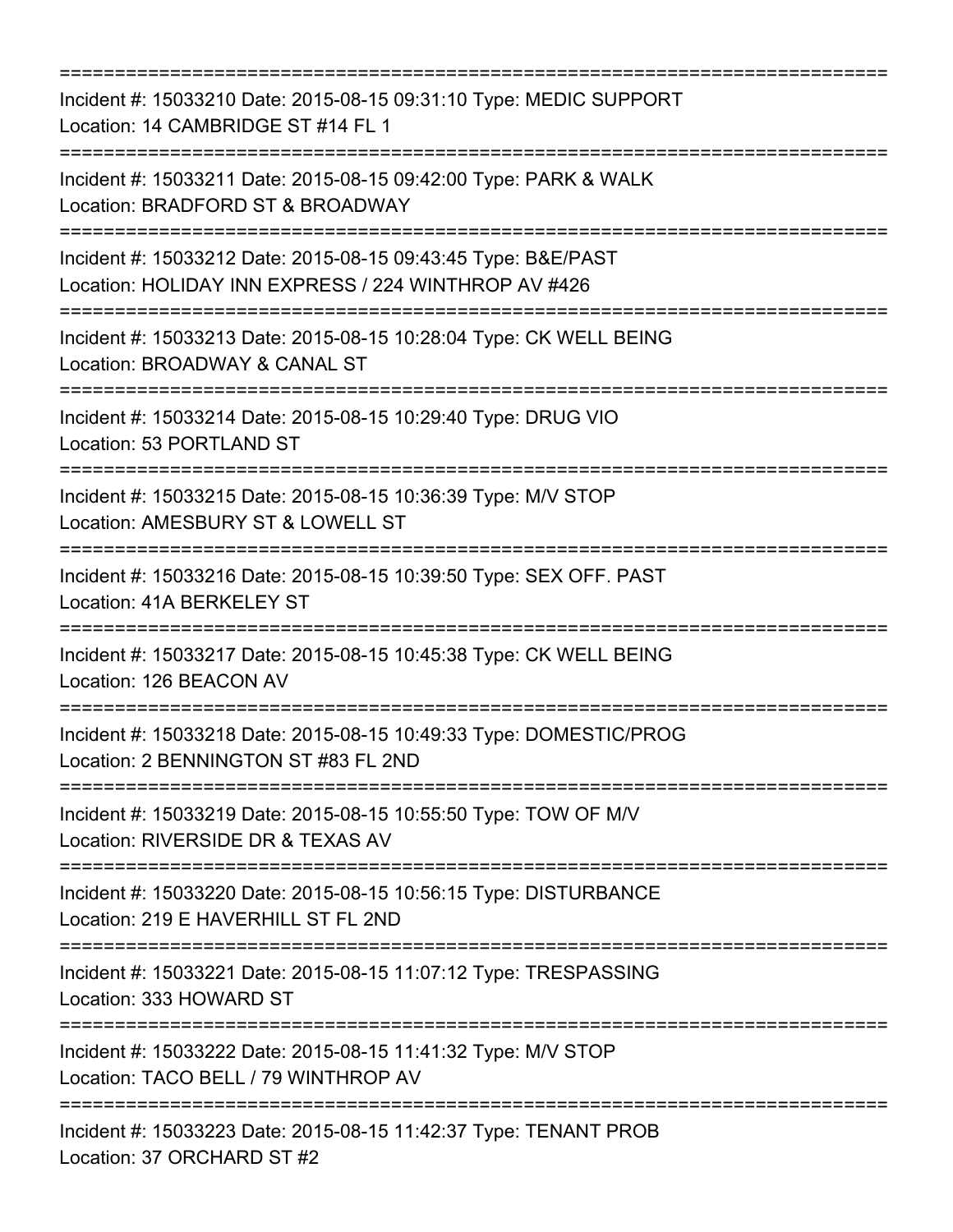Incident #: 15033224 Date: 2015-08-15 11:59:09 Type: ALARM/BURG Location: ARLINGTON SCHOOL / 150 ARLINGTON ST =========================================================================== Incident #: 15033225 Date: 2015-08-15 12:03:51 Type: M/V STOP Location: 286 LOWELL ST =========================================================================== Incident #: 15033226 Date: 2015-08-15 12:14:54 Type: ALARM/BURG Location: GANGI REALTY AND PACK FOOD / 273 PROSPECT ST =========================================================================== Incident #: 15033227 Date: 2015-08-15 12:16:18 Type: ALARM/BURG Location: LAWRENCE WALK IN MEDICAL CENTE / 100 FRANKLIN ST =========================================================================== Incident #: 15033228 Date: 2015-08-15 12:18:06 Type: HIT & RUN M/V Location: 72 WOODLAND ST =========================================================================== Incident #: 15033229 Date: 2015-08-15 12:25:56 Type: LARCENY/PAST Location: 115 MELVIN ST =========================================================================== Incident #: 15033231 Date: 2015-08-15 12:50:03 Type: B&E/MV/PAST Location: COLFAX AV =========================================================================== Incident #: 15033230 Date: 2015-08-15 12:50:13 Type: M/V STOP Location: GARDEN ST & JACKSON ST =========================================================================== Incident #: 15033232 Date: 2015-08-15 13:15:10 Type: INVESTIGATION Location: 231 JACKSON ST =========================================================================== Incident #: 15033233 Date: 2015-08-15 13:20:57 Type: NOISE ORD Location: 25 BOWDOIN ST =========================================================================== Incident #: 15033234 Date: 2015-08-15 13:32:30 Type: M/V STOP Location: FRANKLIN ST & METHUEN ST =========================================================================== Incident #: 15033235 Date: 2015-08-15 13:38:14 Type: AUTO ACC/NO PI Location: 60 JEFFERSON ST =========================================================================== Incident #: 15033236 Date: 2015-08-15 13:48:34 Type: 209A/SERVE Location: 534 ANDOVER ST ============================ Incident #: 15033237 Date: 2015-08-15 13:50:14 Type: AUTO ACC/NO PI Location: BERKELEY ST & SWAN ST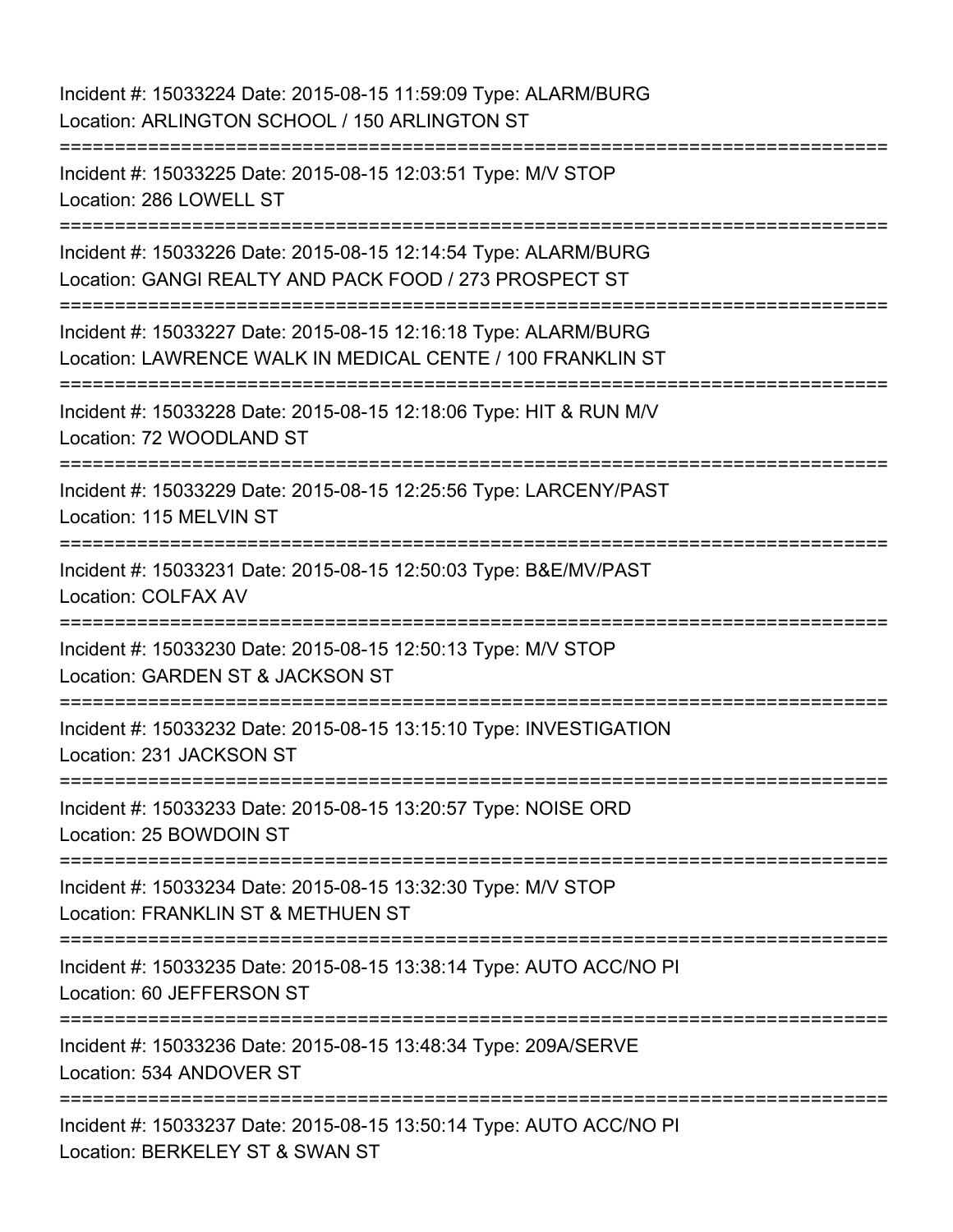Incident #: 15033239 Date: 2015-08-15 14:01:48 Type: HIT & RUN M/V Location: 84 OAK ST =========================================================================== Incident #: 15033238 Date: 2015-08-15 14:06:32 Type: CK WELL BEING Location: RITA HALL / 490 HAMPSHIRE ST #304 =========================================================================== Incident #: 15033240 Date: 2015-08-15 14:25:22 Type: ASSIST FIRE Location: 26 GARFIELD ST =========================================================================== Incident #: 15033241 Date: 2015-08-15 14:25:43 Type: DISTURBANCE Location: 81 BROOK ST =========================================================================== Incident #: 15033242 Date: 2015-08-15 14:51:18 Type: AUTO ACC/NO PI Location: WINTHROP AV =========================================================================== Incident #: 15033243 Date: 2015-08-15 14:52:00 Type: AUTO ACC/UNK PI Location: CHARDON ST & HAMPSHIRE ST =========================================================================== Incident #: 15033244 Date: 2015-08-15 15:05:49 Type: AUTO ACC/NO PI Location: 83 ALLSTON ST =========================================================================== Incident #: 15033245 Date: 2015-08-15 15:14:43 Type: AUTO ACC/NO PI Location: FRANKLIN ST & LOWELL ST ============================= Incident #: 15033246 Date: 2015-08-15 15:24:16 Type: DOMESTIC/PROG Location: 375 HAVERHILL =========================================================================== Incident #: 15033247 Date: 2015-08-15 15:28:26 Type: NOISE ORD Location: 213 PROSPECT ST =========================================================================== Incident #: 15033248 Date: 2015-08-15 15:35:36 Type: SUS PERS/MV Location: 69 OAK ST =========================================================================== Incident #: 15033249 Date: 2015-08-15 15:38:14 Type: B&E/PROG Location: 62 KENT ST FL 1 =========================================================================== Incident #: 15033250 Date: 2015-08-15 15:52:14 Type: CK WELL BEING Location: CANAL ST & LAWRENCE ST =========================================================================== Incident #: 15033251 Date: 2015-08-15 15:53:00 Type: MEDIC SUPPORT Location: CURRANT HILL RD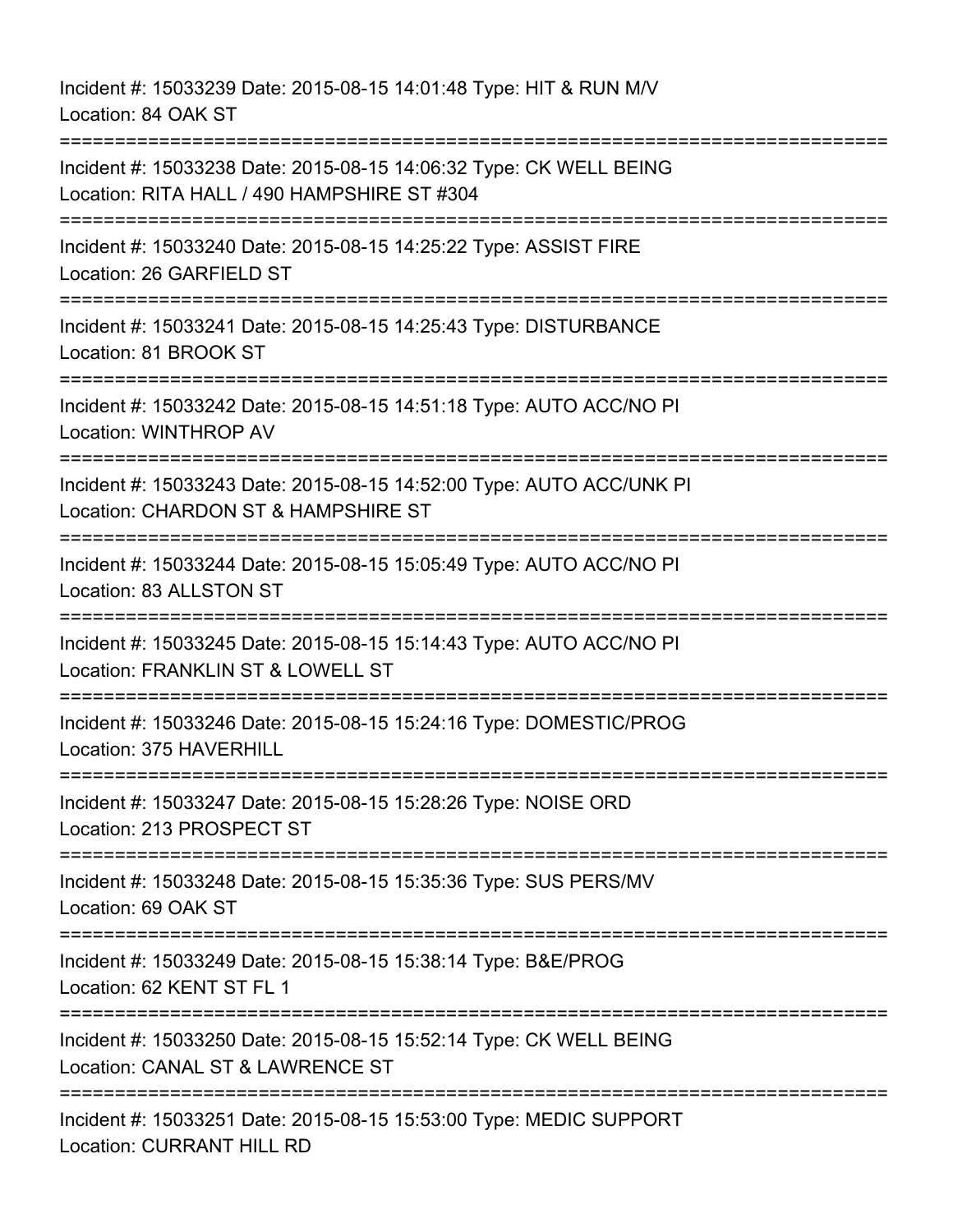Incident #: 15033252 Date: 2015-08-15 15:58:39 Type: AUTO ACC/NO PI Location: WINTHROP AV

=========================================================================== Incident #: 15033253 Date: 2015-08-15 16:05:37 Type: UNWANTEDGUEST Location: HOLIDAY INN EXPRESS / 224 WINTHROP AV #125 =========================================================================== Incident #: 15033254 Date: 2015-08-15 16:13:06 Type: TRESPASSING Location: 99 BRADFORD ST =========================================================================== Incident #: 15033255 Date: 2015-08-15 16:14:14 Type: FIGHT Location: HAVERHILL ST & MIDDLEBURY ST =========================================================================== Incident #: 15033256 Date: 2015-08-15 16:37:10 Type: MAN DOWN Location: 48 BRADFORD ST =========================================================================== Incident #: 15033257 Date: 2015-08-15 16:39:38 Type: B&E/PAST Location: 210 MERRIMACK ST #301 =========================================================================== Incident #: 15033258 Date: 2015-08-15 16:42:39 Type: DK (DRUNK) Location: 35 JACKSON ST =========================================================================== Incident #: 15033259 Date: 2015-08-15 16:52:18 Type: MAN DOWN Location: BRADFORD ST & FRANKLIN ST =========================================================================== Incident #: 15033261 Date: 2015-08-15 16:53:36 Type: NOISE ORD Location: 75 BUTLER ST =========================================================================== Incident #: 15033260 Date: 2015-08-15 16:53:38 Type: NOISE ORD Location: 65 BUTLER ST =========================================================================== Incident #: 15033262 Date: 2015-08-15 16:57:25 Type: ANIMAL COMPL Location: BROOKFIELD ST & KENNETH ST =========================================================================== Incident #: 15033263 Date: 2015-08-15 17:33:45 Type: GUN CALL Location: 22 UNION ST =========================================================================== Incident #: 15033264 Date: 2015-08-15 18:18:00 Type: MAN DOWN Location: 42 WHITE ST =========================================================================== Incident #: 15033265 Date: 2015-08-15 18:22:23 Type: ANIMAL COMPL Location: GUILMETTE SCHOOL / 80 BODWELL ST

===========================================================================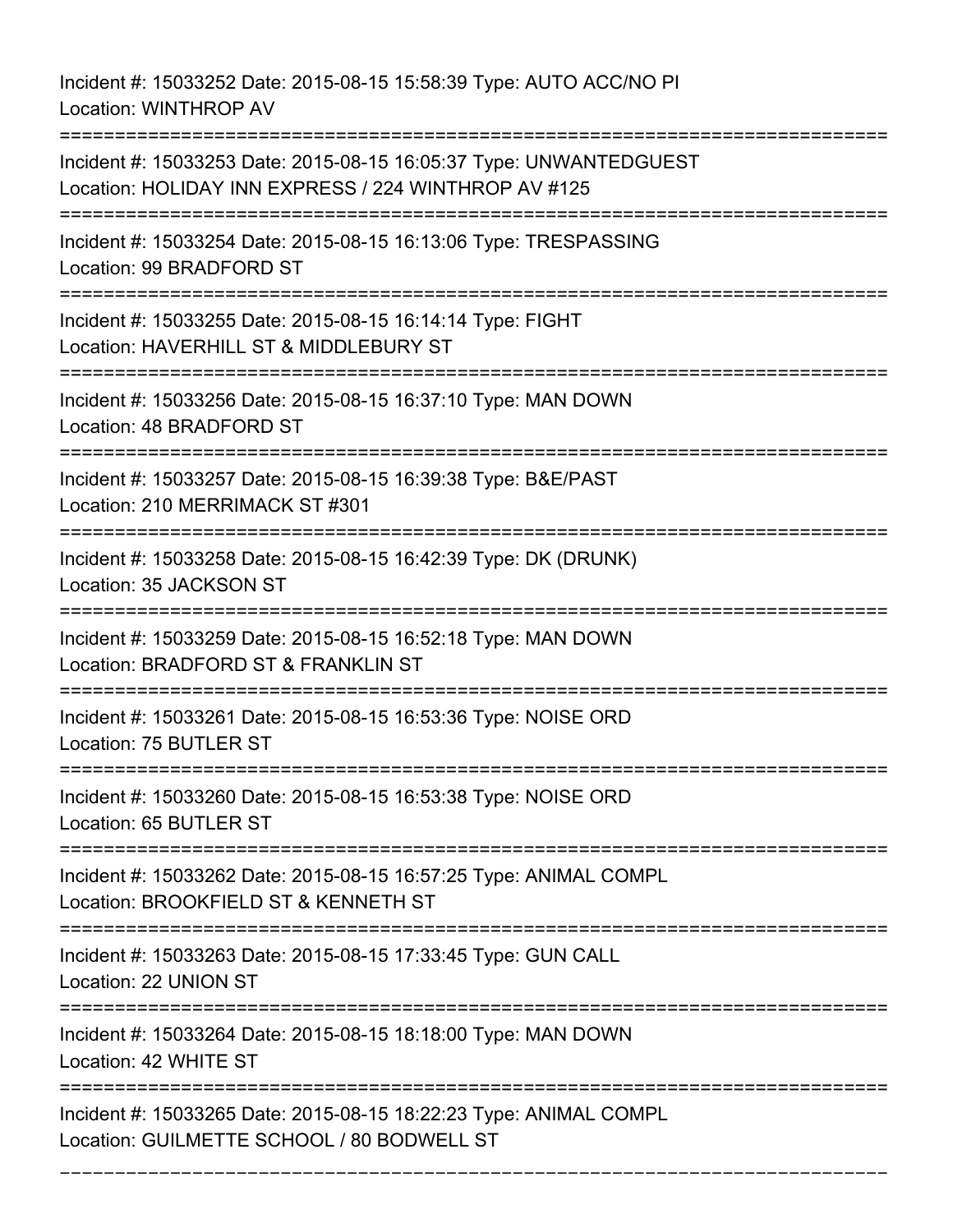| Incident #: 15033266 Date: 2015-08-15 18:29:42 Type: M/V STOP<br>Location: HAVERHILL ST & WEST ST                                                      |
|--------------------------------------------------------------------------------------------------------------------------------------------------------|
| Incident #: 15033267 Date: 2015-08-15 18:31:45 Type: M/V STOP<br>Location: LOWELL ST & MILTON ST<br>:==================<br>;========================== |
| Incident #: 15033268 Date: 2015-08-15 18:54:15 Type: HIT & RUN M/V<br>Location: 73 WINTHROP AV                                                         |
| Incident #: 15033269 Date: 2015-08-15 18:54:28 Type: NOISE ORD<br>Location: 27 KENDRICK ST                                                             |
| Incident #: 15033270 Date: 2015-08-15 18:54:46 Type: M/V STOP<br>Location: ANDOVER ST & PARKER ST                                                      |
| Incident #: 15033271 Date: 2015-08-15 18:56:48 Type: NOISE ORD<br>Location: 486 HAVERHILL ST                                                           |
| Incident #: 15033272 Date: 2015-08-15 19:01:47 Type: LARCENY/PAST<br>Location: SONOCO / 599 BROADWAY                                                   |
| Incident #: 15033273 Date: 2015-08-15 19:13:50 Type: DRUG VIO<br>Location: 109 GARDEN ST                                                               |
| Incident #: 15033274 Date: 2015-08-15 19:23:24 Type: GUN CALL<br><b>Location: 190 LAWRENCE ST</b>                                                      |
| Incident #: 15033275 Date: 2015-08-15 19:26:11 Type: NOISE ORD<br>Location: 36 CANTON ST                                                               |
| Incident #: 15033276 Date: 2015-08-15 19:41:32 Type: SUS PERS/MV<br>Location: 200 PARKER ST                                                            |
| Incident #: 15033277 Date: 2015-08-15 19:42:15 Type: 911 HANG UP<br>Location: 353 ELM ST #613                                                          |
| Incident #: 15033278 Date: 2015-08-15 19:49:27 Type: M/V STOP<br>Location: 34 SARATOGA ST                                                              |
| Incident #: 15033279 Date: 2015-08-15 19:53:51 Type: ALARM/BURG<br>Location: 105 JACKSON ST                                                            |
|                                                                                                                                                        |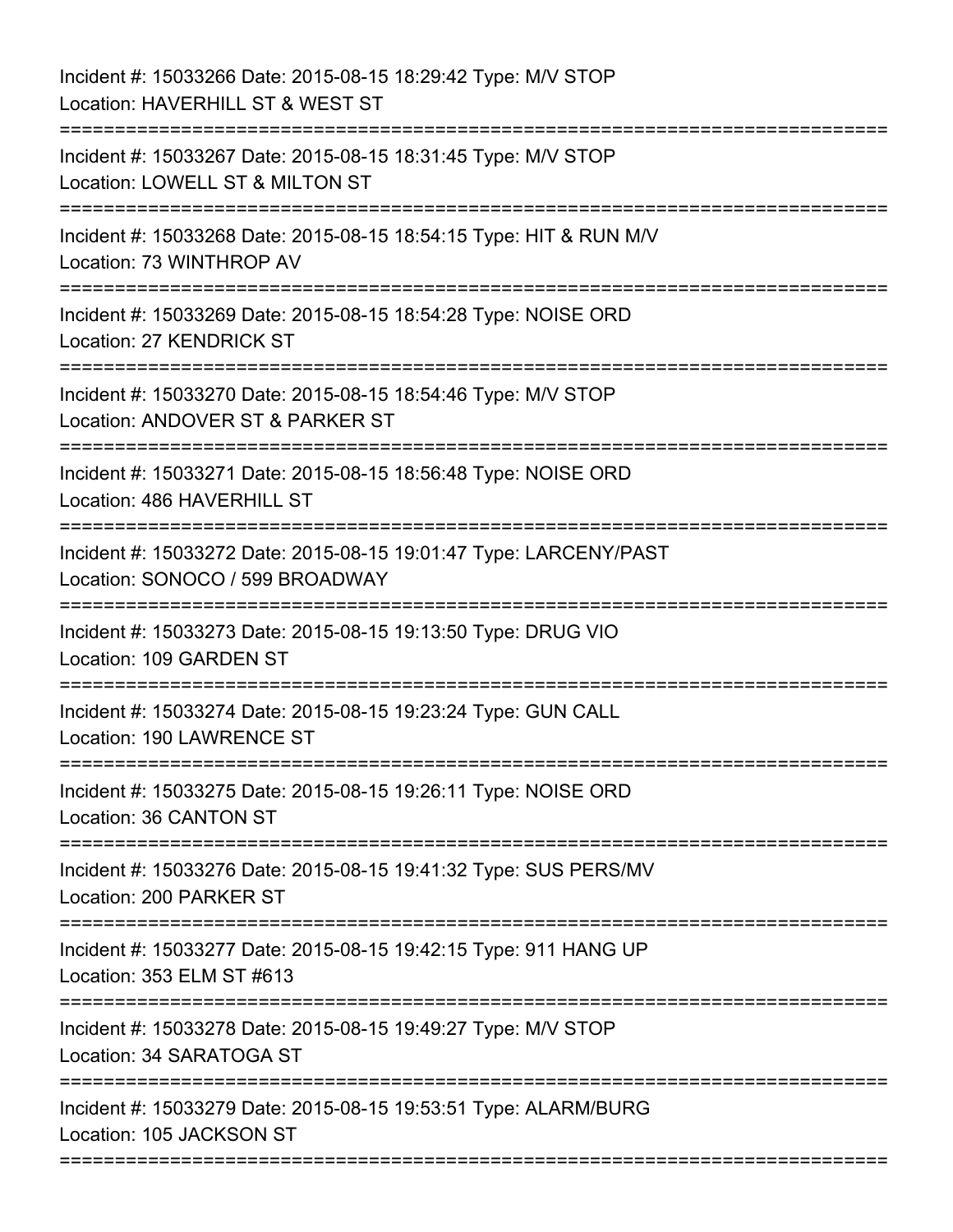| Incident #: 15033280 Date: 2015-08-15 20:01:27 Type: NOISE ORD<br>Location: 100 CHESTER ST                                                   |
|----------------------------------------------------------------------------------------------------------------------------------------------|
| Incident #: 15033281 Date: 2015-08-15 20:03:24 Type: B&E/PROG<br>Location: 109 GARDEN ST #1B<br>-----------------                            |
| Incident #: 15033282 Date: 2015-08-15 20:13:04 Type: NOISE ORD<br>Location: 476 HAVERHILL ST<br>====================                         |
| Incident #: 15033283 Date: 2015-08-15 20:19:10 Type: DOMESTIC/PROG<br>Location: 34 PERRY AV FL 2                                             |
| Incident #: 15033284 Date: 2015-08-15 20:32:03 Type: SUS PERS/MV<br>Location: CVS PHARMACY / 266 BROADWAY                                    |
| Incident #: 15033285 Date: 2015-08-15 20:40:07 Type: UNWANTEDGUEST<br>Location: 273 HAVERHILL ST #REAR FL 2                                  |
| Incident #: 15033286 Date: 2015-08-15 20:44:40 Type: LOUD NOISE<br>Location: 565 HAVERHILL ST<br>===================                         |
| Incident #: 15033287 Date: 2015-08-15 21:00:28 Type: AUTO ACC/NO PI<br>Location: GREENFIELD ST & LORING ST                                   |
| Incident #: 15033288 Date: 2015-08-15 21:03:56 Type: LARCENY/PAST<br>Location: 486 ESSEX ST                                                  |
| Incident #: 15033289 Date: 2015-08-15 21:13:05 Type: DOMESTIC/PROG<br>Location: 550 BROADWAY #402                                            |
| Incident #: 15033290 Date: 2015-08-15 21:17:35 Type: 209A/VIOLATION<br>Location: 1 WASHINGTON ST FL 1<br>=================================== |
| Incident #: 15033291 Date: 2015-08-15 21:29:44 Type: AUTO ACC/PI<br>Location: ELM ST & JACKSON ST                                            |
| Incident #: 15033292 Date: 2015-08-15 21:31:05 Type: SUS PERS/MV<br>Location: SAXONIA ST                                                     |
| Incident #: 15033293 Date: 2015-08-15 21:32:40 Type: MEDIC SUPPORT<br>Location: 353 ELM ST #808<br>:==========================               |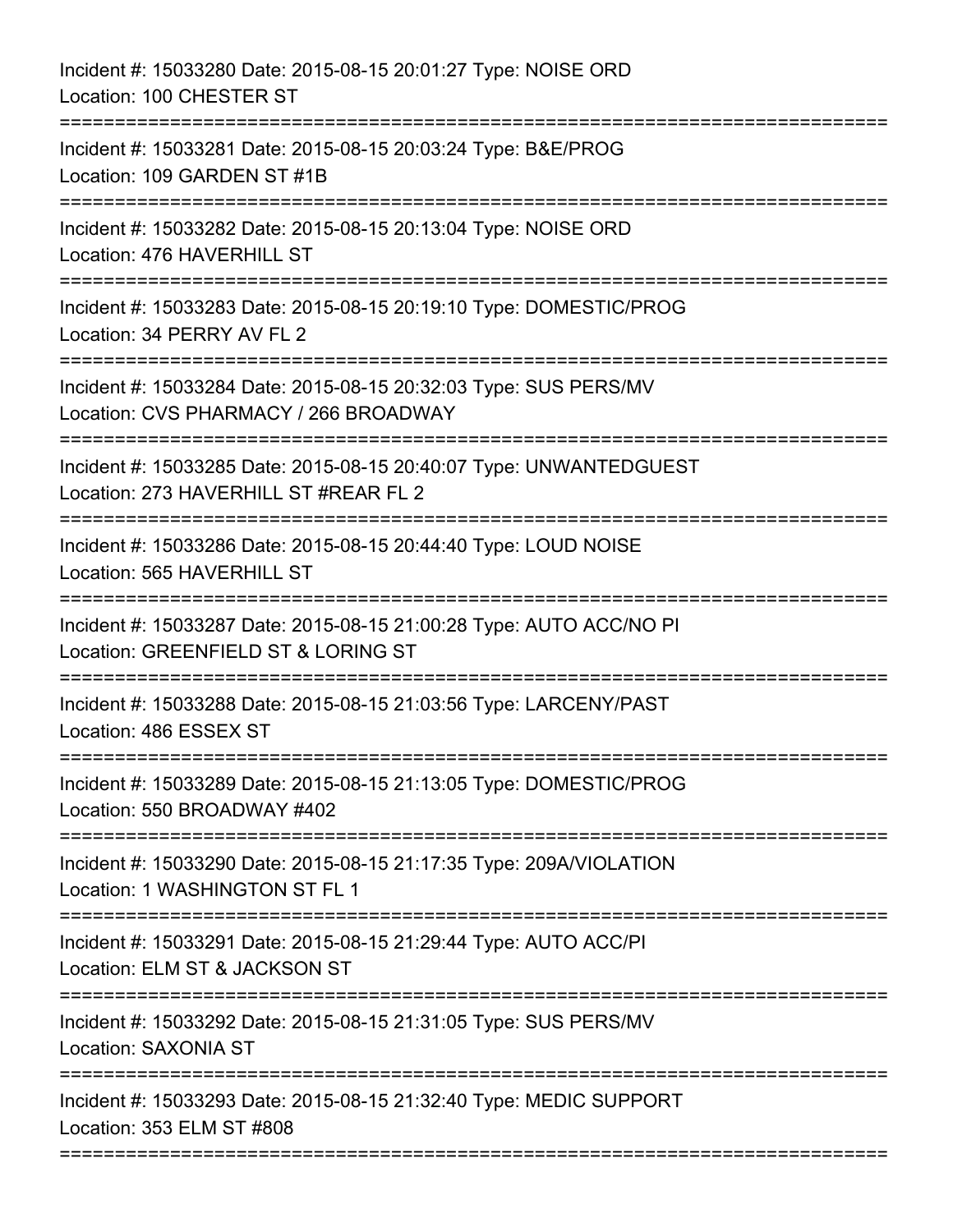## Location: 290 WATER ST

| Incident #: 15033294 Date: 2015-08-15 21:36:06 Type: NOISE ORD<br>Location: 27 ROBINSON CT<br>Incident #: 15033296 Date: 2015-08-15 21:48:46 Type: AUTO ACC/NO PI<br>Location: TRIPOLI BAKERY INC / 106 COMMON ST<br>Incident #: 15033297 Date: 2015-08-15 22:00:57 Type: MEDIC SUPPORT<br>Location: 161 BAILEY ST |  |
|--------------------------------------------------------------------------------------------------------------------------------------------------------------------------------------------------------------------------------------------------------------------------------------------------------------------|--|
|                                                                                                                                                                                                                                                                                                                    |  |
|                                                                                                                                                                                                                                                                                                                    |  |
|                                                                                                                                                                                                                                                                                                                    |  |
| Incident #: 15033298 Date: 2015-08-15 22:06:46 Type: NOISE ORD<br>Location: 70 SARATOGA ST                                                                                                                                                                                                                         |  |
| Incident #: 15033299 Date: 2015-08-15 22:09:09 Type: NOISE ORD<br>Location: 35 CHICKERING ST                                                                                                                                                                                                                       |  |
| Incident #: 15033300 Date: 2015-08-15 22:18:39 Type: A&B D/W PAST<br>Location: 114 LIQUORS / 222 PHILLIPS ST                                                                                                                                                                                                       |  |
| Incident #: 15033301 Date: 2015-08-15 22:21:37 Type: NOISE ORD<br>Location: 91 GREENWOOD ST                                                                                                                                                                                                                        |  |
| Incident #: 15033302 Date: 2015-08-15 22:34:58 Type: NOISE ORD<br><b>Location: EASTSIDE ST</b>                                                                                                                                                                                                                     |  |
| Incident #: 15033303 Date: 2015-08-15 22:36:45 Type: SUS PERS/MV<br>Location: 65 AMES ST                                                                                                                                                                                                                           |  |
| Incident #: 15033304 Date: 2015-08-15 22:45:20 Type: NOISE ORD<br>Location: 6 MERRIMACK VIEW CT                                                                                                                                                                                                                    |  |
| Incident #: 15033305 Date: 2015-08-15 22:46:14 Type: NOISE ORD<br>Location: 47 DUCKETT AV                                                                                                                                                                                                                          |  |
| Incident #: 15033306 Date: 2015-08-15 22:53:44 Type: UNWANTEDGUEST<br>Location: 131 SPRINGFIELD ST                                                                                                                                                                                                                 |  |
| Incident #: 15033307 Date: 2015-08-15 23:02:00 Type: NOISE ORD<br>Location: 5 HANCOCK ST<br>==================                                                                                                                                                                                                     |  |